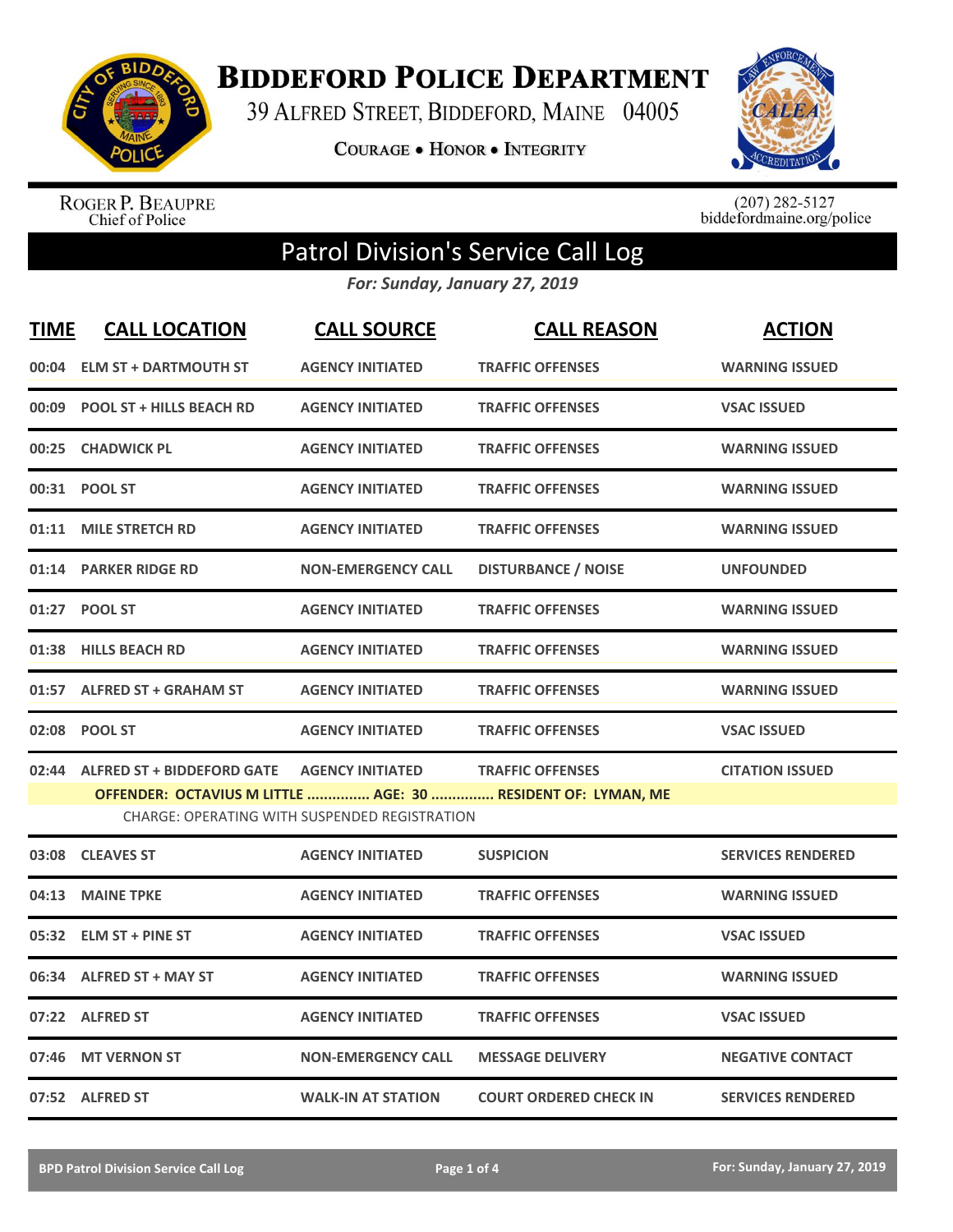| <b>TIME</b> | <b>CALL LOCATION</b>                                | <b>CALL SOURCE</b>        | <b>CALL REASON</b>                                                | <b>ACTION</b>                |
|-------------|-----------------------------------------------------|---------------------------|-------------------------------------------------------------------|------------------------------|
|             | 08:22 PRECOURT ST + BAKERS WAY                      | <b>AGENCY INITIATED</b>   | <b>TRAFFIC OFFENSES</b>                                           | <b>WARNING ISSUED</b>        |
|             | 08:44 ELM ST                                        | <b>RADIO</b>              | <b>TRAFFIC OFFENSES</b>                                           | <b>SERVICES RENDERED</b>     |
| 09:15       | <b>DECARY RD</b>                                    | <b>AGENCY INITIATED</b>   | <b>PAPERWORK</b>                                                  | <b>PAPERWORK NOT SERVED</b>  |
|             | 09:23 ELM ST + MORIN ST                             | <b>AGENCY INITIATED</b>   | <b>TRAFFIC OFFENSES</b>                                           | <b>CITATION ISSUED</b>       |
|             | <b>CHARGE: FAILURE TO REGISTER VEHICLE</b>          |                           | OFFENDER: JACOB M KRUEGER  AGE: 33  RESIDENT OF: PORTLAND, ME     |                              |
|             | 09:25 POOL ST                                       | <b>AGENCY INITIATED</b>   | <b>TRAFFIC OFFENSES</b>                                           | <b>VSAC ISSUED</b>           |
|             | 09:40 POOL ST                                       | <b>AGENCY INITIATED</b>   | <b>TRAFFIC OFFENSES</b>                                           | <b>WARNING ISSUED</b>        |
|             | 09:52 PARKVIEW CT                                   | <b>NON-EMERGENCY CALL</b> | <b>ANIMAL COMPLAINT</b>                                           | <b>REFERRED OTHER AGENCY</b> |
| 10:00       | <b>CLIFFORD ST</b>                                  | <b>NON-EMERGENCY CALL</b> | <b>ANIMAL COMPLAINT</b>                                           | <b>SERVICES RENDERED</b>     |
| 10:04       | <b>RAYMOND ST</b>                                   | <b>E-911 CALL</b>         | 911 MISUSE                                                        | <b>CITATION ISSUED</b>       |
|             | <b>CHARGE: MISUSE OF E-9-1-1 SYSTEM</b>             |                           | OFFENDER: ALEXANDER D HUSSEY  AGE: 34  RESIDENT OF: BIDDEFORD, ME |                              |
| 10:18       | <b>ELM ST + HOOPER ST</b>                           | <b>AGENCY INITIATED</b>   | <b>TRAFFIC OFFENSES</b>                                           | <b>WARNING ISSUED</b>        |
|             | 10:20 POOL ST + ANGEL LN                            | <b>AGENCY INITIATED</b>   | <b>TRAFFIC OFFENSES</b>                                           | <b>WARNING ISSUED</b>        |
| 10:26       | <b>MAIN ST</b>                                      | <b>AGENCY INITIATED</b>   | <b>TRAFFIC OFFENSES</b>                                           | <b>WARNING ISSUED</b>        |
|             | 10:36 MORIN ST                                      | <b>E-911 CALL</b>         | 911 MISUSE                                                        | <b>SERVICES RENDERED</b>     |
|             | 10:40 OLD POOL RD + HILLS BEACH RD AGENCY INITIATED |                           | <b>TRAFFIC OFFENSES</b>                                           | <b>WARNING ISSUED</b>        |
|             | 10:46 GRAHAM ST + HARDING ST                        | <b>AGENCY INITIATED</b>   | <b>TRAFFIC OFFENSES</b>                                           | <b>VSAC ISSUED</b>           |
|             | 10:46 BACON ST                                      | <b>AGENCY INITIATED</b>   | <b>PAPERWORK</b>                                                  | <b>PAPERWORK NOT SERVED</b>  |
|             | $11:14$ POOL ST + FOSS ST                           | <b>AGENCY INITIATED</b>   | <b>TRAFFIC OFFENSES</b>                                           | <b>WARNING ISSUED</b>        |
|             | 11:21 WEST ST                                       | <b>AGENCY INITIATED</b>   | <b>TRAFFIC OFFENSES</b>                                           | <b>WARNING ISSUED</b>        |
|             | 11:25 ALFRED ST                                     | E-911 CALL                | <b>ASSIST PD AGENCY</b>                                           | <b>REPORT TAKEN</b>          |
|             | 11:39 WEST ST                                       | <b>AGENCY INITIATED</b>   | <b>TRAFFIC OFFENSES</b>                                           | <b>WARNING ISSUED</b>        |
|             | 11:53 WEST ST                                       | <b>AGENCY INITIATED</b>   | <b>TRAFFIC OFFENSES</b>                                           | <b>WARNING ISSUED</b>        |
|             | 12:05 POOL ST                                       | <b>AGENCY INITIATED</b>   | <b>TRAFFIC OFFENSES</b>                                           | <b>WARNING ISSUED</b>        |
|             | 12:07 POOL ST + PIKE ST                             | <b>NON-EMERGENCY CALL</b> | <b>CODES ENFORCEMENT</b>                                          | <b>SERVICES RENDERED</b>     |
|             | 12:13 POOL ST                                       | <b>AGENCY INITIATED</b>   | <b>TRAFFIC OFFENSES</b>                                           | <b>WARNING ISSUED</b>        |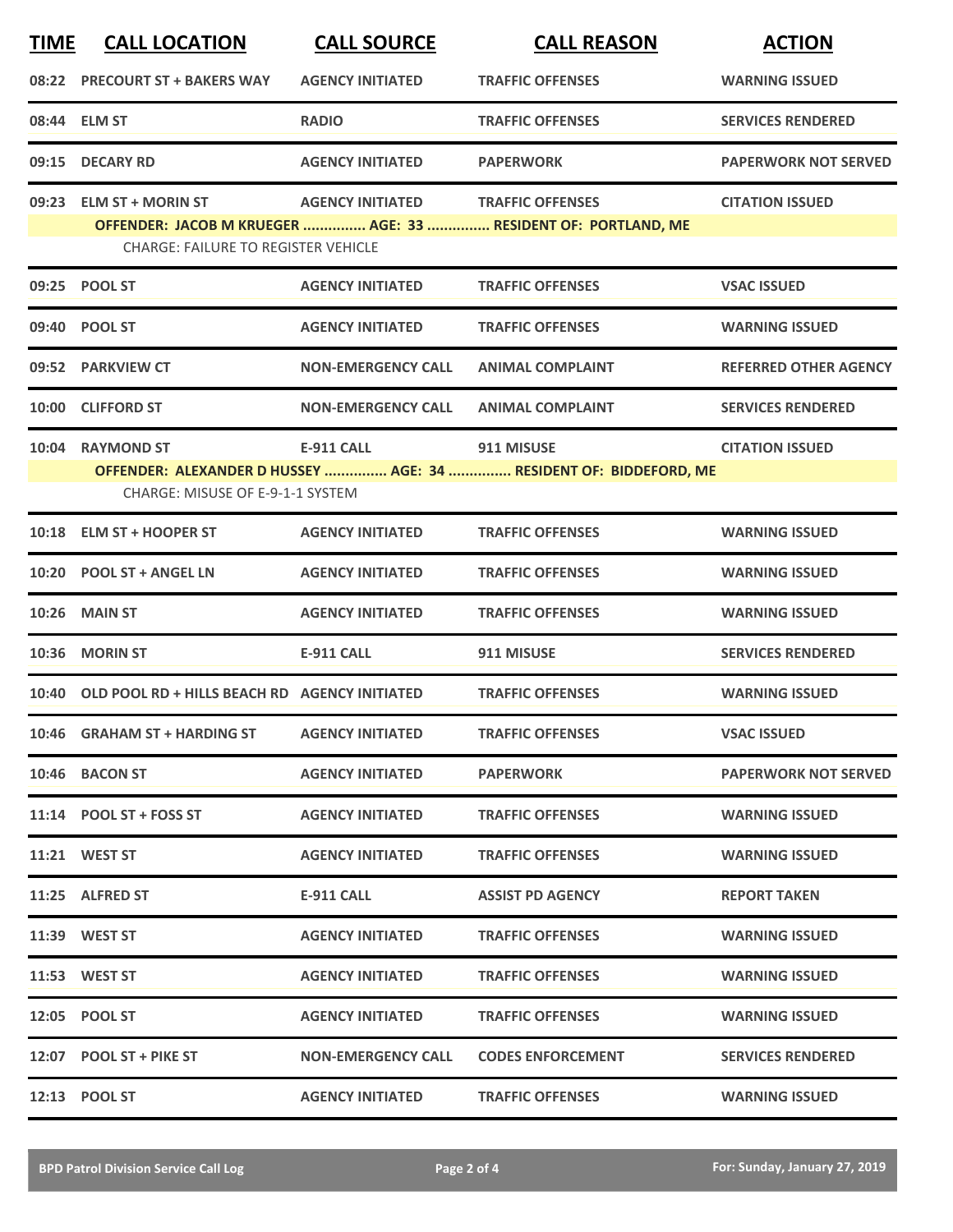| <b>TIME</b> | <b>CALL LOCATION</b>        | <b>CALL SOURCE</b>        | <b>CALL REASON</b>             | <b>ACTION</b>                |
|-------------|-----------------------------|---------------------------|--------------------------------|------------------------------|
|             | 12:13 WINDSOR LN            | <b>WALK-IN AT STATION</b> | <b>ARTICLES LOST/FOUND</b>     | <b>REPORT TAKEN</b>          |
|             | 12:24 POOL ST               | <b>AGENCY INITIATED</b>   | <b>TRAFFIC OFFENSES</b>        | <b>WARNING ISSUED</b>        |
|             | 12:32 ALFRED ST             | <b>AGENCY INITIATED</b>   | <b>PAPERWORK</b>               | <b>PAPERWORK SERVED</b>      |
|             | <b>13:07 MAIN ST</b>        | <b>NON-EMERGENCY CALL</b> | <b>TRESPASSING</b>             | <b>SERVICES RENDERED</b>     |
|             | 13:40 POOL ST               | <b>AGENCY INITIATED</b>   | <b>TRAFFIC OFFENSES</b>        | <b>VSAC ISSUED</b>           |
|             | 13:56 BRADBURY ST + MAIN ST | <b>NON-EMERGENCY CALL</b> | <b>PARKING COMPLAINT</b>       | <b>NO VIOLATION</b>          |
|             | 14:02 WEST ST               | <b>AGENCY INITIATED</b>   | <b>TRAFFIC OFFENSES</b>        | <b>WARNING ISSUED</b>        |
|             | 14:52 SHOPS WAY             | <b>NON-EMERGENCY CALL</b> | <b>SUSPICION</b>               | <b>NEGATIVE CONTACT</b>      |
|             | 15:22 LINCOLN ST            | <b>E-911 CALL</b>         | 911 MISUSE                     | <b>NO ACTION REQUIRED</b>    |
|             | 15:22 ALFRED ST             | <b>NON-EMERGENCY CALL</b> | <b>CAR SEAT DETAIL</b>         | <b>SERVICES RENDERED</b>     |
|             | 15:24 FOSS ST               | <b>AGENCY INITIATED</b>   | <b>PAPERWORK</b>               | <b>PAPERWORK NOT SERVED</b>  |
|             | <b>15:27 ATLANTIC AVE</b>   | <b>NON-EMERGENCY CALL</b> | <b>SUSPICION</b>               | <b>SERVICES RENDERED</b>     |
| 15:35       | <b>GREENFIELD LN</b>        | <b>AGENCY INITIATED</b>   | <b>PAPERWORK</b>               | <b>NEGATIVE CONTACT</b>      |
|             | 15:42 LINCOLN ST            | <b>E-911 CALL</b>         | 911 MISUSE                     | <b>REFERRED OTHER AGENCY</b> |
|             | 15:48 ELM ST + LINDALE AVE  | <b>AGENCY INITIATED</b>   | <b>TRAFFIC OFFENSES</b>        | <b>VSAC ISSUED</b>           |
|             | 15:55 ALFRED ST             | <b>AGENCY INITIATED</b>   | <b>COURT ORDERED CHECK IN</b>  | <b>SERVICES RENDERED</b>     |
|             | 16:14 MAY ST + ORCHARD ST   | <b>AGENCY INITIATED</b>   | <b>TRAFFIC OFFENSES</b>        | <b>WARNING ISSUED</b>        |
|             | 16:16 SHOPS WAY             | <b>NON-EMERGENCY CALL</b> | <b>CIVIL COMPLAINT</b>         | <b>CIVIL COMPLAINT</b>       |
|             | 16:18 ALFRED ST + UNION ST  | <b>AGENCY INITIATED</b>   | <b>TRAFFIC OFFENSES</b>        | <b>WARNING ISSUED</b>        |
|             | 16:22 SOUTH ST + QUIMBY ST  | <b>AGENCY INITIATED</b>   | <b>TRAFFIC OFFENSES</b>        | <b>WARNING ISSUED</b>        |
|             | 16:24 ELM ST                | <b>AGENCY INITIATED</b>   | <b>TRAFFIC OFFENSES</b>        | <b>WARNING ISSUED</b>        |
|             | 16:27 SOUTH ST              | <b>NON-EMERGENCY CALL</b> | <b>SUSPICION</b>               | <b>SERVICES RENDERED</b>     |
|             | 16:58 FOSS ST               | <b>NON-EMERGENCY CALL</b> | <b>PAPERWORK</b>               | <b>PAPERWORK SERVED</b>      |
|             | 17:05 ALFRED ST             | <b>AGENCY INITIATED</b>   | <b>TRAFFIC OFFENSES</b>        | <b>WARNING ISSUED</b>        |
|             | 17:24 QUIMBY ST             | <b>AGENCY INITIATED</b>   | <b>PAPERWORK</b>               | <b>PAPERWORK NOT SERVED</b>  |
|             | 17:50 STATE ST              | <b>NON-EMERGENCY CALL</b> | <b>VIOL OF BAIL CONDITIONS</b> | <b>REPORT TAKEN</b>          |